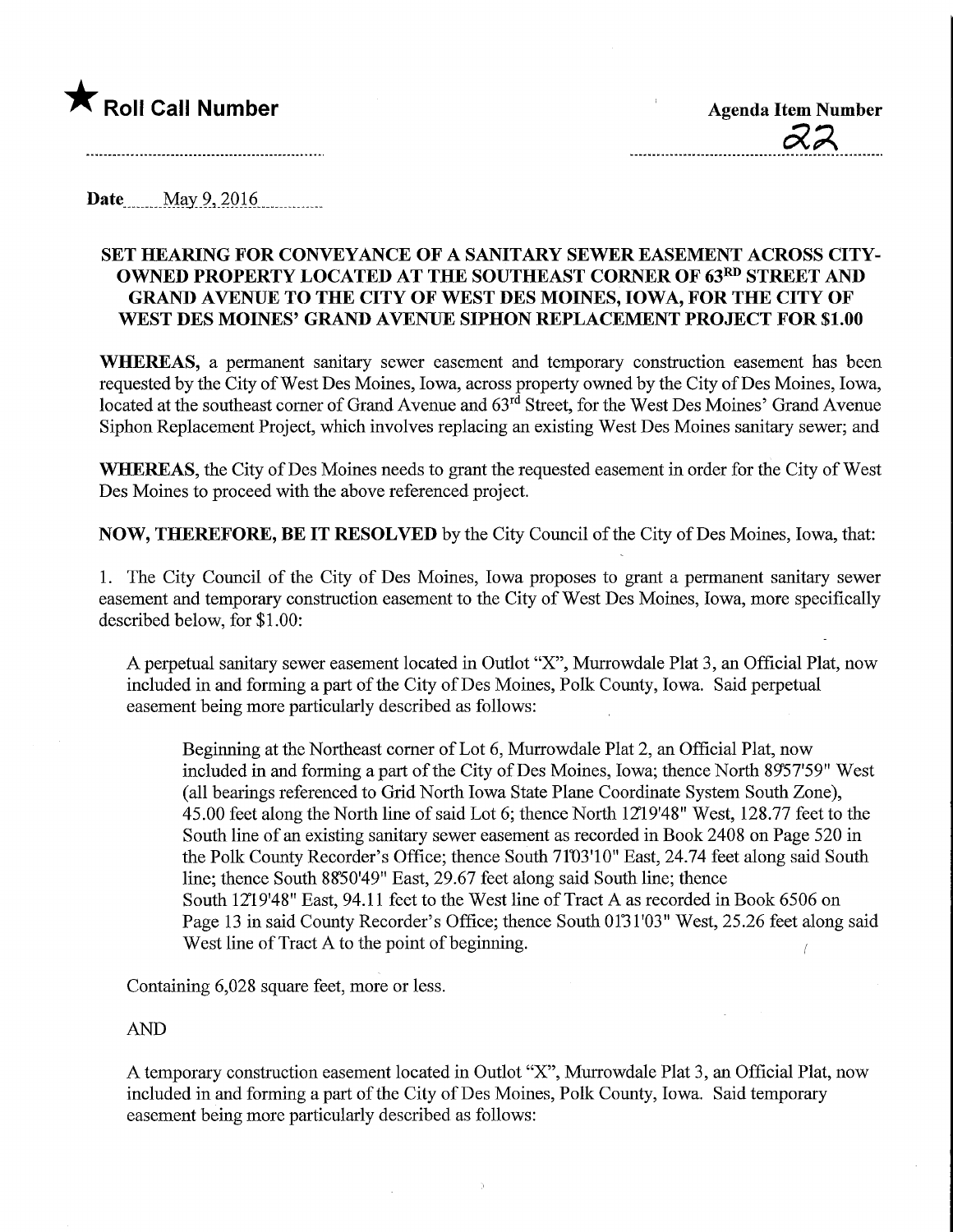

## Date..\_\_May9,2Q16,

Beginning at the Northeast comer of Lot 6, Murrowdale Plat 2, an Official Plat, now included in and forming a part of the City of Des Moines, Iowa; thence North 8957'59" West (all bearings referenced to Grid North Iowa State Plane Coordinate System South Zone), 90.00 feet along the North line of said Lot 6 to the Northwest comer thereof; thence North 1130'32" East, 85.36 feet; thence North 71'03'10" West, 101.31 feet to the West line of said Outlot "X", said line also being the East right-of-way line of  $63<sup>rd</sup>$  Street; thence North 0001'22" West, 79.78 feet along said West line of Outlot "X" and said East right-ofway line of 63<sup>rd</sup> Street to the South right-of-way line of Grand Avenue; thence North 89'59'06" East, 174.02 feet along said South right-of-way to the West line of Tract A as recorded in a plat of survey in Book 6506 on Page 13 in the Polk County Recorder's Office; thence South 0131'03" West, 196.48 feet along said West line of Tract A to the point of beginning, excluding an existing sanitary sewer easement as recorded in Book 2408 on Page 520 in said Polk County Recorder's Office and excluding perpetual easement exhibit PE-1.

Containing 15,165 square feet, more or less.

2. That the meeting of the City Council at which the conveyance of such easement interest is to be considered shall be on May 23, 2016, said meeting to be held at 5:00 p.m., in the City Council Chamber, City Hall, 400 Robert D. Ray Drive, Des Moines, Iowa.

3. The City Clerk is hereby authorized and directed to publish notice of the proposal and hearing in the form hereto attached, all in accordance with Iowa Code Section 362.3.

4. There will be no proceeds associated with the conveyance of this easement.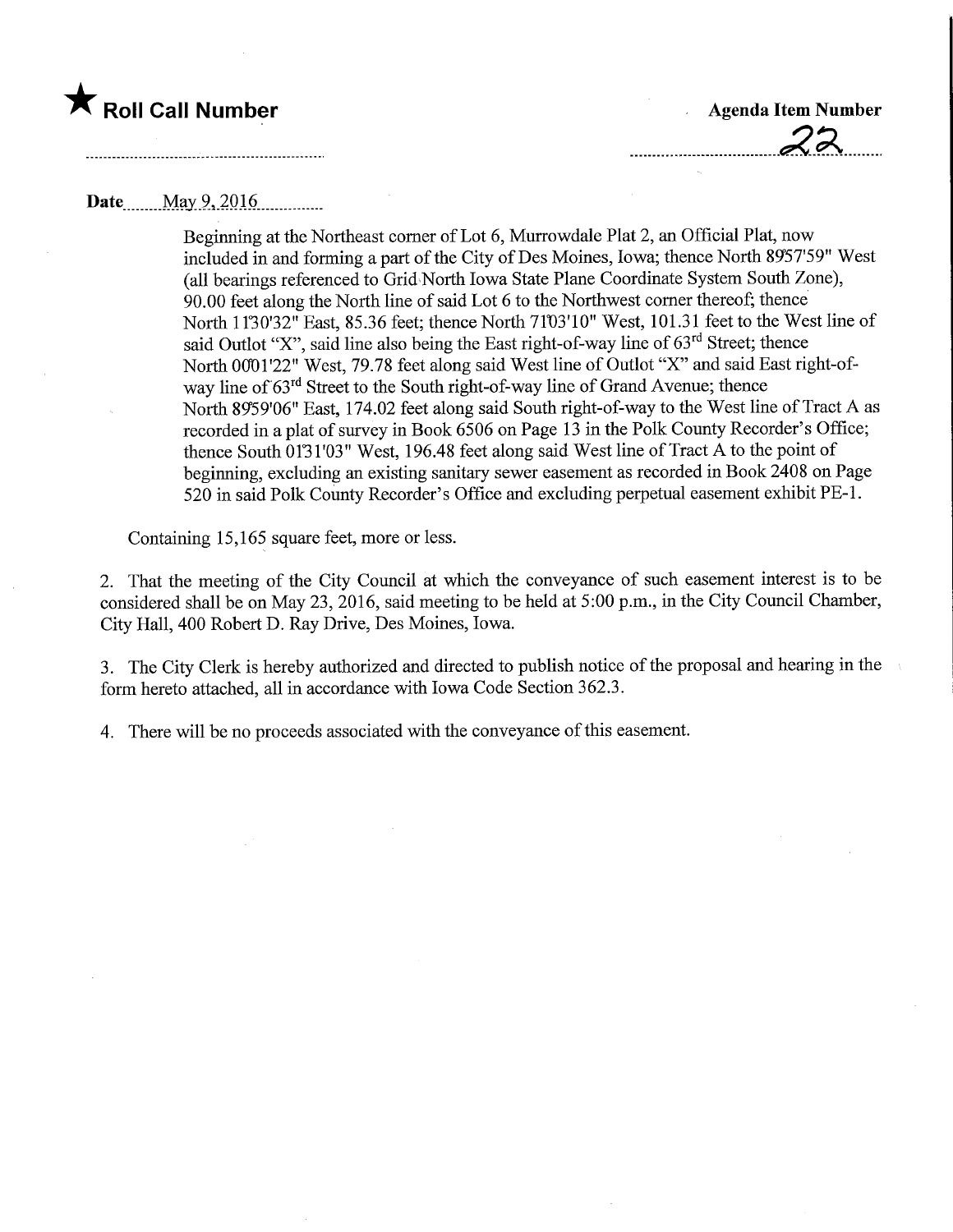## **The Soli Call Number Agenda Item Number** Agenda Item Number

.........................

Date<sub>\_\_\_\_\_</sub>May 9, 2016

Moved by to adopt.

APPROVED AS TO FORM:

Wieland, Assistant City Attorney

| <b>COUNCIL ACTION</b> | <b>YEAS</b> | <b>NAYS</b> | <b>PASS</b> | <b>ABSENT</b>   | <b>CERTIFICATE</b>                                                                                         |  |  |
|-----------------------|-------------|-------------|-------------|-----------------|------------------------------------------------------------------------------------------------------------|--|--|
| <b>COWNIE</b>         |             |             |             |                 |                                                                                                            |  |  |
| <b>COLEMAN</b>        |             |             |             |                 | I, DIANE RAUH, City Clerk of said City hereby                                                              |  |  |
| <b>GATTO</b>          |             |             |             |                 | certify that at a meeting of the City Council of said<br>City of Des Moines, held on the above date, among |  |  |
| <b>GREY</b>           |             |             |             |                 | other proceedings the above was adopted.                                                                   |  |  |
| <b>HENSLEY</b>        |             |             |             |                 |                                                                                                            |  |  |
| <b>MOORE</b>          |             |             |             |                 | IN WITNESS WHEREOF, I have hereunto set my<br>hand and affixed my seal the day and year first              |  |  |
| WESTERGAARD           |             |             |             |                 | above written.                                                                                             |  |  |
| <b>TOTAL</b>          |             |             |             |                 |                                                                                                            |  |  |
| <b>MOTION CARRIED</b> |             |             |             | <b>APPROVED</b> |                                                                                                            |  |  |